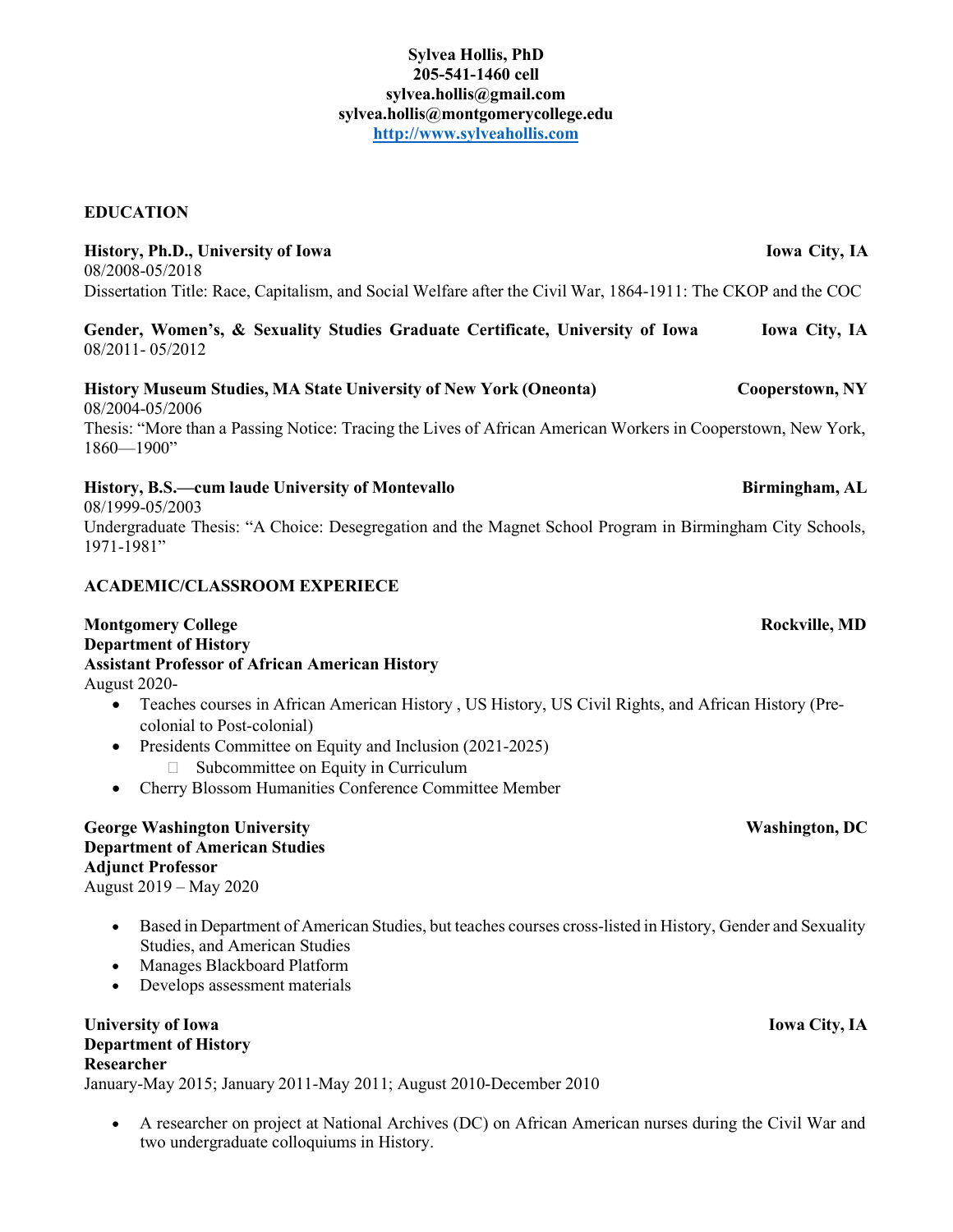| <b>University of Iowa</b><br><b>Department of History</b><br><b>Humanities Story Corps [now History Corps]</b><br>August 2010 - December 2012                       | <b>Iowa City, IA</b> |
|---------------------------------------------------------------------------------------------------------------------------------------------------------------------|----------------------|
| Online listening program co-host, editor, and web assistant                                                                                                         |                      |
| <b>University of Iowa</b><br><b>Department of History</b><br>Grader                                                                                                 | <b>Iowa City, IA</b> |
| August 2014 – December 2014; August 2011-May 2012; January 2009-May 2009                                                                                            |                      |
| Grader for the following courses: American History Survey ; History of Slavery; Pre-Colonial Africa;<br>History of Latino/a Immigration in the US; Medieval History |                      |
| <b>University of Iowa</b><br><b>Department of History</b><br><b>Writing Center</b><br>January 2009-May 2009; August 2012- December 2013                             | <b>Iowa City, IA</b> |
| Writing tutor for history students                                                                                                                                  |                      |
| <b>University of Iowa</b><br>Department of Gender, Women's, & Sexuality Studies<br><b>Teaching Assistant</b><br>August 2012-2014                                    | <b>Iowa City, IA</b> |
| Grader, Discussion Section Leader, and Classroom Assistant for Introduction to GWSS                                                                                 |                      |
| <b>University of Iowa</b><br><b>Department of History</b><br><b>Graduate Instructor</b><br>August 2010-December 2010; August 2011 - December 2011                   | <b>Iowa City, IA</b> |
| Designer, instructor, and grader for my own course in African American History                                                                                      |                      |
| <b>University of Iowa</b><br><b>Department of History</b><br><b>Teaching Assistant</b><br>August 2009 - May 2010                                                    | <b>Iowa City, IA</b> |
| Grader, Discussion Section Leader, and Classroom Assistant for American History Survey I and II                                                                     |                      |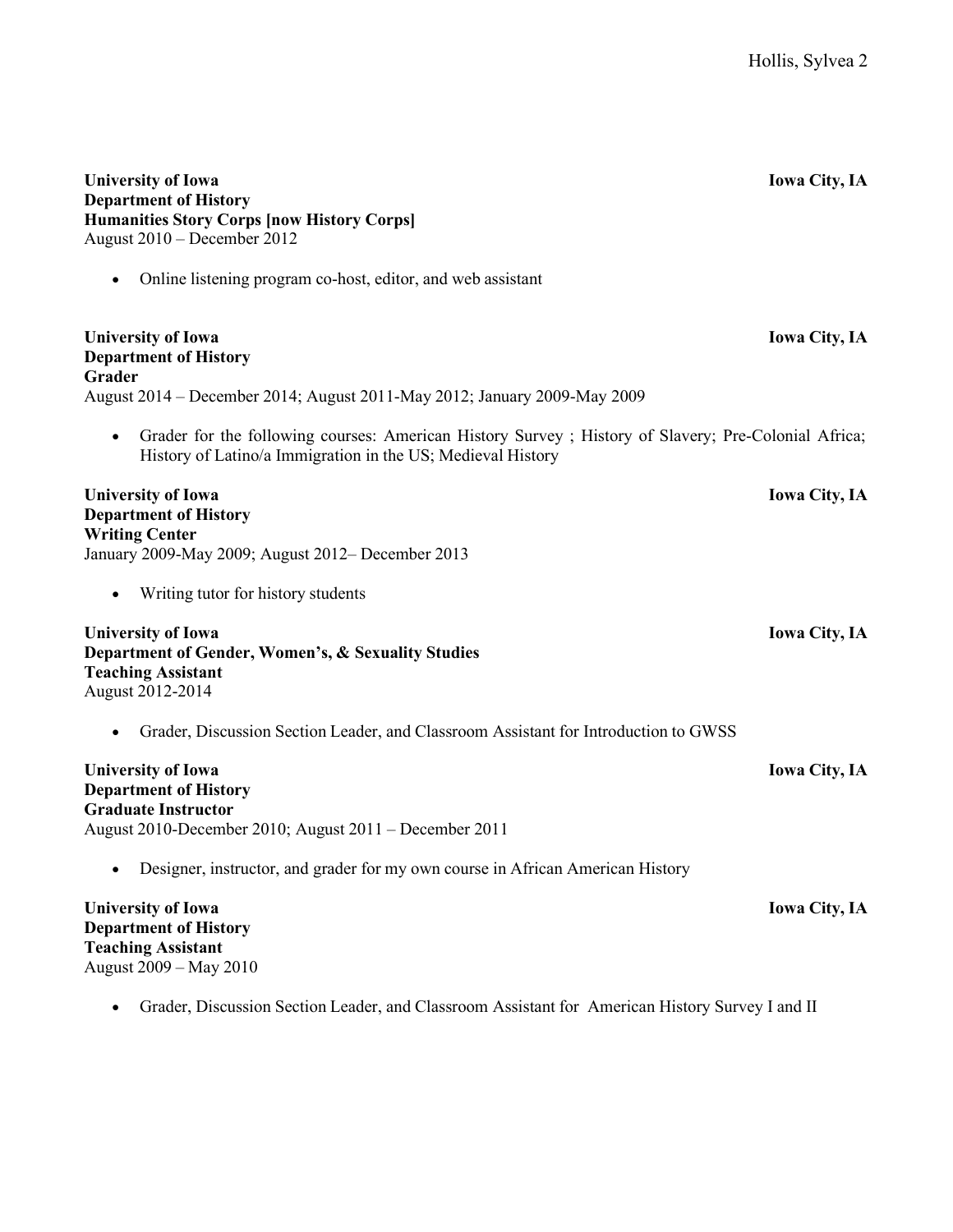### **MUSEUM AND PUBLIC HUMANITIES EXPERIENCE**

#### **National Park Foundation Philadelphia, PA National Park Service, Region I NPS Mellon Postdoctoral Fellow in Gender and Sexuality Equality** September 2018 – July 2020

- Creating scholarship based in gender and sexuality history for historic sites, visitors, and NPS staff
- Cultivating conversations within the agency and developing training opportunities in historical research
- Site-visits and developing recommendation reports for parks, heritage areas, and their community partners
- Work as a team member on Washington Office (Headquarters) Divisions of Cultural Resources and Park History Program

# **Center for the Future of Museums (CFM), American Alliance of Museums (AAM) Arlington, VA Project Coordinator**

July 2015 – May 2016

• Managing CFM Blog,' National Museum Education Competition, and image research for TrendsWatch publication

# **Center for the Future of Museums, American Alliance of Museums (AAM) Washington, DC Special Projects Assistant**

October 2014 – June 2015 .

> • Researcher, writer, and project assistant for museum partnerships and topicsrelated to technology in museums, education, and access

#### **National Museum of American History Washington, DC Goldman Sachs Fellow** June 2013 – September 2013

• Researcher for NMAH's first Business History exhibition and topics related to slavery, economic history, and entrepreneurship

### **Amaze Design, Inc. Boston, MA [Project based in Birmingham, AL] Exhibition Research Consultant for BCRI Exhibition Expansion** January 2008 – July 2008

- Image Research for exhibition project that expanded the chronological interpretation of the civil rights movement in Birmingham from 1968 through 2007
- Independent researcher and prepared materials for museum leadership
- Identified and developed partnerships with key individuals object acquisition for exhibition:
	- o Highlights include the acquisition of Dr. Richard Arrington's collection (Birmingham's first Black Mayor); objects from Douglas Jones (prosecuting attorney of two- conspirators of the Sixteenth Street Baptist Church Bombing); and, a baton from Birmingham's Fire Department Chief, which is believed to be a part of the May 1963 Demonstrations.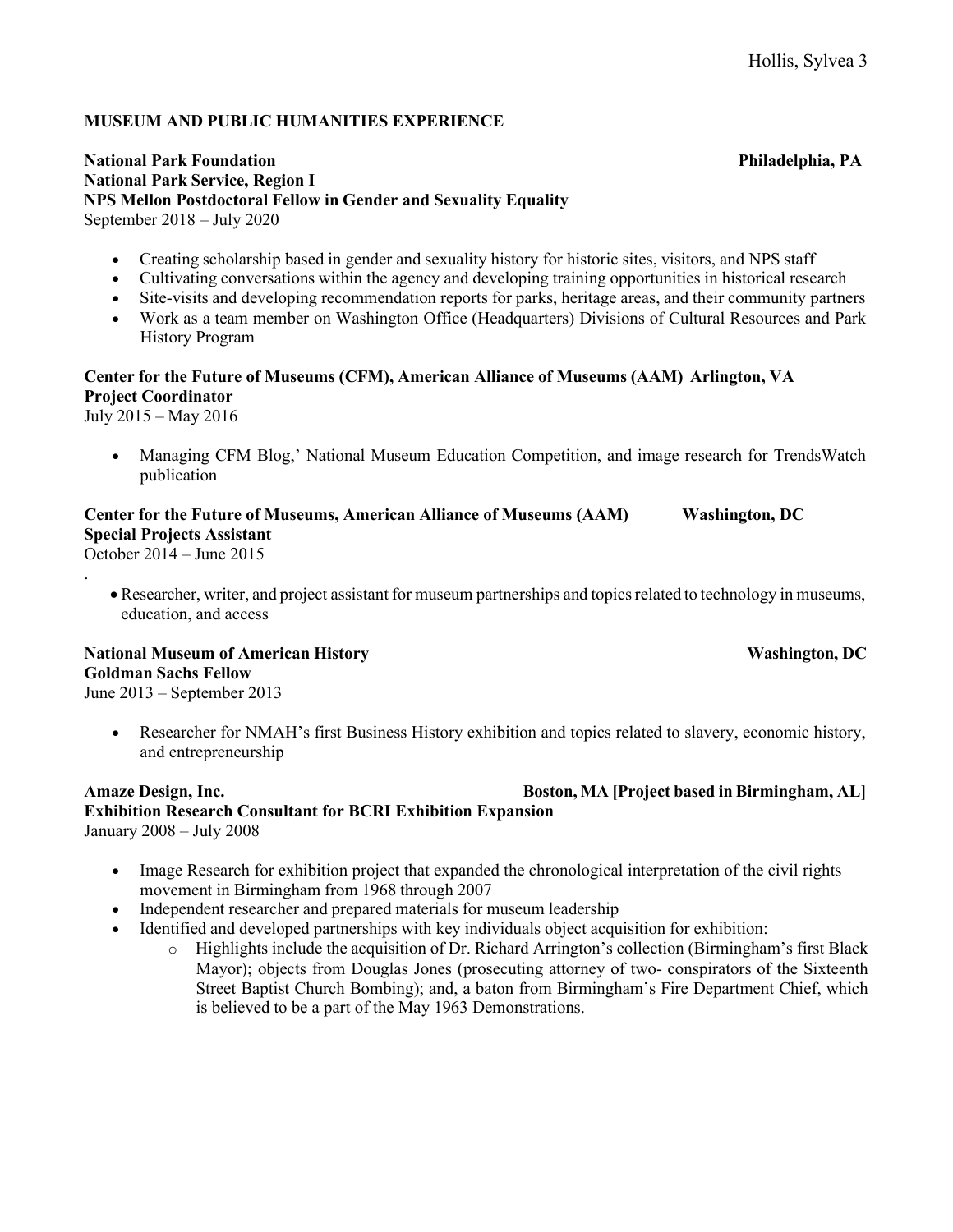# **Birmingham Civil Rights Institute Birmingham, AL**

**Outreach Coordinator**

August 2006 – July 2008

- Creating education materials in support of exhibitions and programming in support of visitors (K-12; colleges; and special guests)
- Assisted the Education and Institutional Programs Team with development of content, research, and installation support for exhibitions, programs, and professional institutes
- Reached record breaking number of audiences for on and off-site and received recognition from Alabama Tourism Department for dynamic work in the field
- Forged a relationship with constituents based on their active participation as visitors, members, program participants, and donors

# **PEER REVIEWED PUBLICATIONS**

"The Black Man Has Disappeared from Our Country: African American Workers in Cooperstown, New York, 1860—1900," *New York History* 88:1 (Winter 2007), pp. 13-31.

# **BOOK REVIEWS**

Review of D'Weston Haywood's Let Us Make Men: The Twentieth-Century Black Press and a Manly Vision for Racial Advancement. HISTORY: Reviews of New Books, Volume 47: Issue 4 (June 2019), 78-80.

Review of Gross, Kali N., *Colored Amazons: Crime, Violence, and Black Women in the City of Brotherly Love, 1880-1910*. H-Women, H-Net Reviews. June, 2009. URL**:**  <http://www.h-net.org/reviews/showrev.php?id=22981>

# **ENCYCLOPEDIA ENTRIES**

Biographical Sketch on Carrie A. Griggs Tuggle for "Black Women Suffragists Collection," in Women and Social Movements in the US, 1600-2000 Database at Alexander Street (March 2019)

# **PUBLIC HISTORY WORK [Collaborative Projects]**

"Their Stories: Remembering Stories of Suffrage Beyond the 19th," A Podcast Series with the National Park Service [project is final stage of editing].

"The VOTE for what?"—Centennial Digital Conversation on the 19<sup>th</sup> Amendment, Women's Rights National Historical Park [August 2020]

**https:/[/www.youtube.com/watch?v=HOhujPelPe8&t=8s](http://www.youtube.com/watch?v=HOhujPelPe8&t=8s)**

"The Declaration of Sentiments,"—Article, Women's Rights National Historical Park [August 2019] https:/[/www.nps.gov/articles/declaration-of-sentiments.htm](http://www.nps.gov/articles/declaration-of-sentiments.htm)

Stonewall National Monument Foundation Document, National Park Service, Department of Interior [May 2019] https:/[/www.nps.gov/ston/learn/historyculture/upload/STON\\_Foundation-Document.pdf](http://www.nps.gov/ston/learn/historyculture/upload/STON_Foundation-Document.pdf)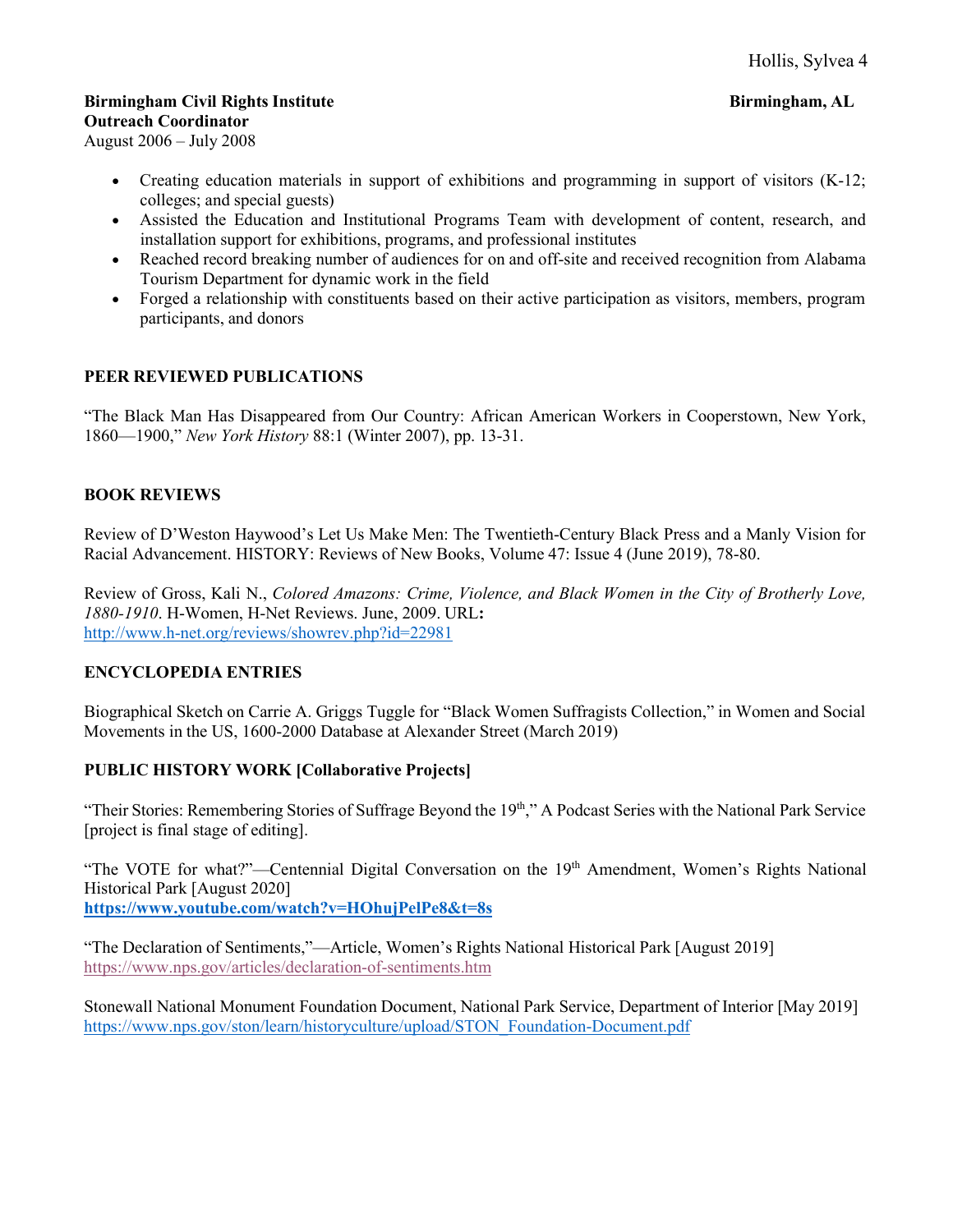# **ACADEMIC/PROFESSIONAL CONFERENCES**

Panelist, "Centering Gender and Sexuality in NPS Parks," at Organization for American Historians Conference, Washington, DC (Cancelled, due to COVID April of 2020)

Panelist, "Remembering Stonewall: A Roundtable," at American Historical Association Conference, New York, New York (January 2020)

Panelist, "Gender and Reconstruction," A Mellon Fellow Workshop with National Park Service Interpreters and Superintendents at the Association for the Study of African American Life and History, October 2019, Charleston, SC

Panelist, "New Research in Gender Equity in Museums and Historic Sites," Association of State and Local History, Philadelphia, PA (August 2019)

Panel Chair, "Reclamation & Resistance: The Making of Grassroots QTPOC Histories," Queer History Conference, Committee on Lesbian, Gay, Bi, Trans History, on campus of San Francisco State University, June 15-18, 2019

"...extending its benefits to all races, without distinction of color': The Colored Knights of Pythias and the Fight for Social Equality, 1869-1884," Eighth Annual Conference on Power and Struggle, University of Alabama at Tuscaloosa (October 8, 2016)

"What Are You Worth?: Race and the Multiple Meanings of Risk in Alabama during the Depression Era," Gender, Women and Sexualities Studies Panel, Jakobsen Conference, University of Iowa (April 6, 2012)

"Mrs. Carrie A. Tuggle's Institute: a Critical Essay on Race and Child Welfare in the New South," at May Brodbeck Symposium on Women and Gender at the University of Iowa (May 9, 2010)

"Too Few to Count: African American Workers in Cooperstown, New York, 1860—1900," presented at *Race, Memory, Reclamation,* University of East Anglia, Norwich, England. (September 7-9, 2007)

#### **PUBLIC PRESENTATIONS**

"Legacies of the Constitution'' [virtual](https://www.montpelier.org/events/legacies_sylveahollis) series presents Dr. Sylvea Hollis discussing the Black experience in America with a focus on the 14th Amendment at Montpelier, May 19, 2022

[Post-Show Talk and Community Dialogue](https://www.culturespotmc.com/event/blue-door/) with Dr. Sylvea Hollis, Perisphere Theatre (Silver Spring, MD) The Blue Door, March 6, 2022

History Department Program with Dr. Sylvea Hollis and Dr. John Riedl , What's in a Name?: History of Black History Month and a History of Themes, February 24, 2022

History Break-Out Session with Dr. Sylvea Hollis and Prof. Karl Smith, Critical Race Theory Forum: Reframing the Narrative By Office of Equity and Inclusion In partnership with the Office of County Executive, Montgomery County and The Universities at Shady Grove, October 28, 2021

"Becoming A Civically Engaged Historian: A Journey," Invited Virtual Speaker at University of Texas, El Paso, November 2, 2020

"Historically Speaking: History PhDs Tell Stories of Working Outside the Academy," A Program of the Obermann Center for Advanced Studies—at Iowa City Public Library, February 24, 2020

"Pre[serving] Our National Heritage," on panel entitled "From Stonewall to Pulse: A Discussion on the Future of LGBTQ+ Historic Sites" and NYC World Pride's Human Rights Conference on June 24, 2019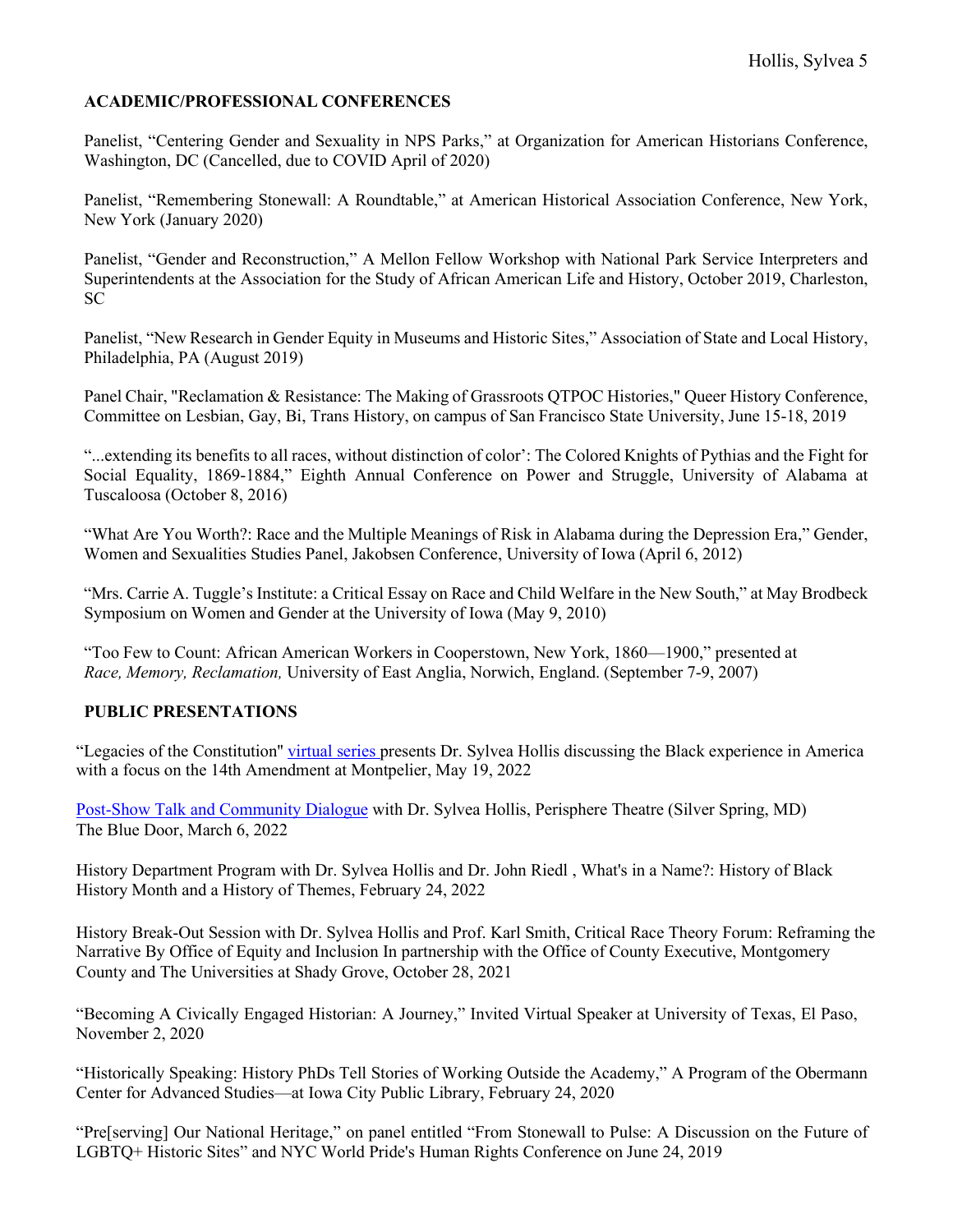"Obtain the Ballot and Look Alive: Black Women Suffragists and Memories of the 19<sup>th</sup> Amendment," NPS-wide Webinar, May 16, 2019

"Colored Knights and Community Building in the Reconstructed South: A Dissertation Project" in African American Graduate History Course at Morgan State University, Baltimore, MD, February 21, 2019

"Black Club Women and the 19th Amendment," at Harford Community College, Bel Air, MD on February 14, 2019

"A Coffee Conversation about Building Bridges between the Academy and Publicly Engaged Work," Obermann Center for Advanced Studies, University of Iowa, Iowa City, IA (November 7, 2017)

Co-Presenter, "Diversity & Inclusion Discussion about Staff Retention," CFM Booth, AAM Annual Meeting in Washington, DC (May 27, 2016)

Moderator, "Future of Learning" panel discussion at the North Carolina Museum of Art in Raleigh, NC (January 30, 2016; rescheduled from January 23, 2016 due to snow)

Host & Project Manager, "Museum of the Future" Pop-up Exhibition for the Center for the Future of Museums at AAM Annual Meeting in Atlanta, GA (April 27-29, 2015)

Co-Presenter, "Examining How Ideas about Gender and Sexuality Shape Our Public Discourse," At University of Northern Iowa, (April 15, 2013)

"Podcasts, Radio, and Recording in the Classroom" a roundtable on "Rewiring the Classroom: Teaching Teachers about Technology," hosted on the campus of the University of Iowa. (February 23, 2013) https://rewiringtheclassroom.wordpress.com/

"African American Perspective(s) of the Civil War," a roundtable on "The Rupture of the Civil War," hosted by WorldCanvass, International Programs, University of Iowa (January 25, 2013) https://itunes.apple.com/itunesu/worldcanvass/id433243182

"State of the Union: Iowa Caucus Forum," Program Organizer and Chair, Iowa City Public Library (November 16, 2011)

"My Space/Your Space: Navigating the Digital Divide," 2<sup>nd</sup> Annual Teen Summit, Hosted by Iowa City-Cedar Rapids Alumni of Delta Sigma Theta, Inc. on the campus of the University of Iowa (September 18, 2010)

#### **PROFESSIONAL INSTITUTES**

Remote: The Connected Faculty Summit [Virtual] , Arizona State University, June 8-9, 2021

Summer Mellon Digital Humanities Bridges Institute Grinnell College, Grinnell, IA June 15-19, 2015

Graduate Institute on Engagement, Obermann Center for Advanced Studies University of Iowa , Iowa City, IA January 14-18, 2013

THATCamp Iowa City: The Humanities and Technology Camp, University of Iowa, Iowa City, IA March 30-April 1, 2012

Museum Leaders: The Next Generation Fellow, Getty Leadership Institute J. Paul Getty Museum, Los Angeles, CA November 6-10, 2006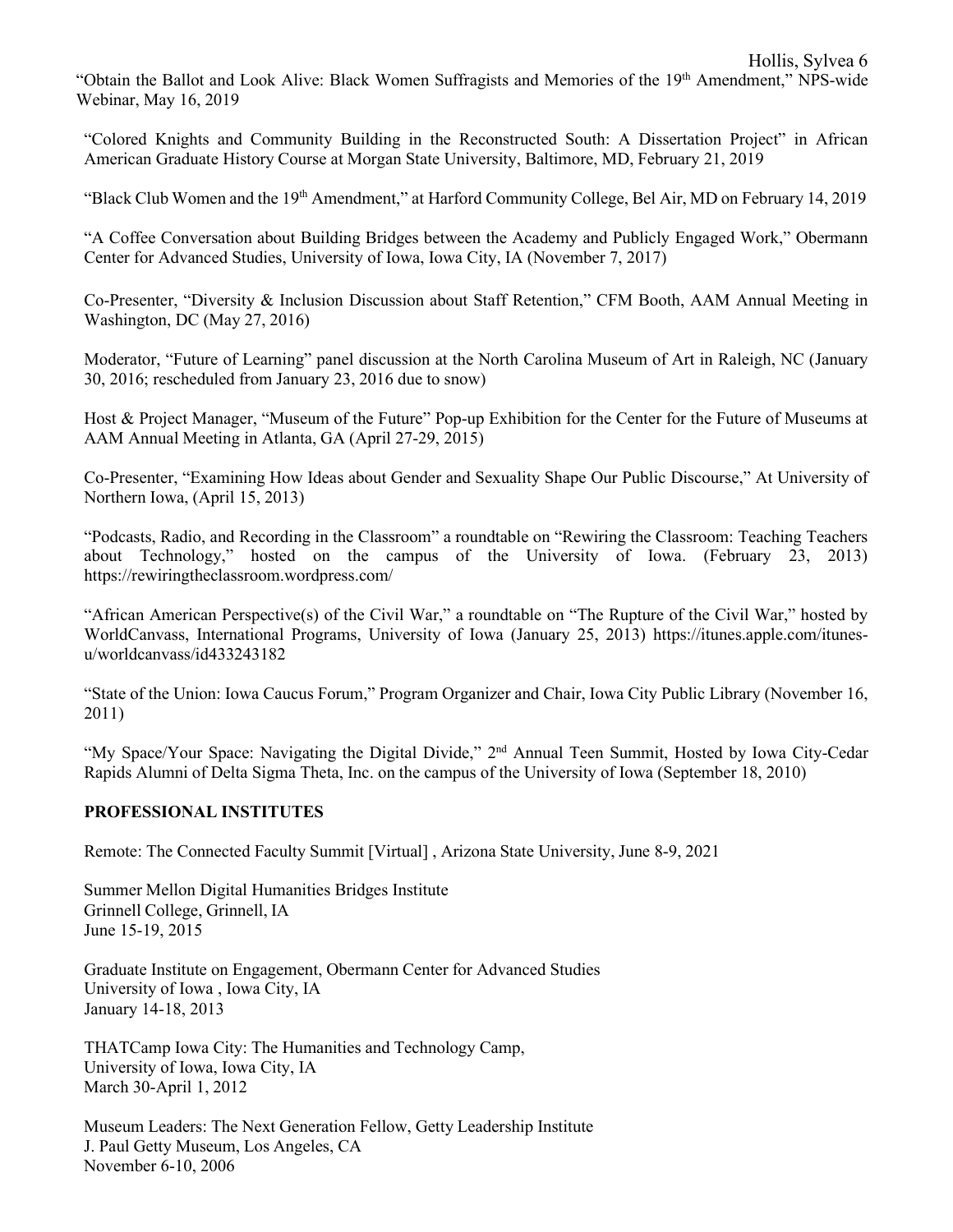#### **ACADEMIC HONORS**

Deans Fellowship, Graduate College, 2016-17 Laurence Lafore Dissertation Fellowship, Department of History 2015-2016 Anderson-Ledger Graduate Fellowship, Department of History, 2014-15 Louis C. Pelzer Graduate College Fellowship, University of Iowa, 2013-14 Goldman Sachs Junior Fellow, National Museum of American